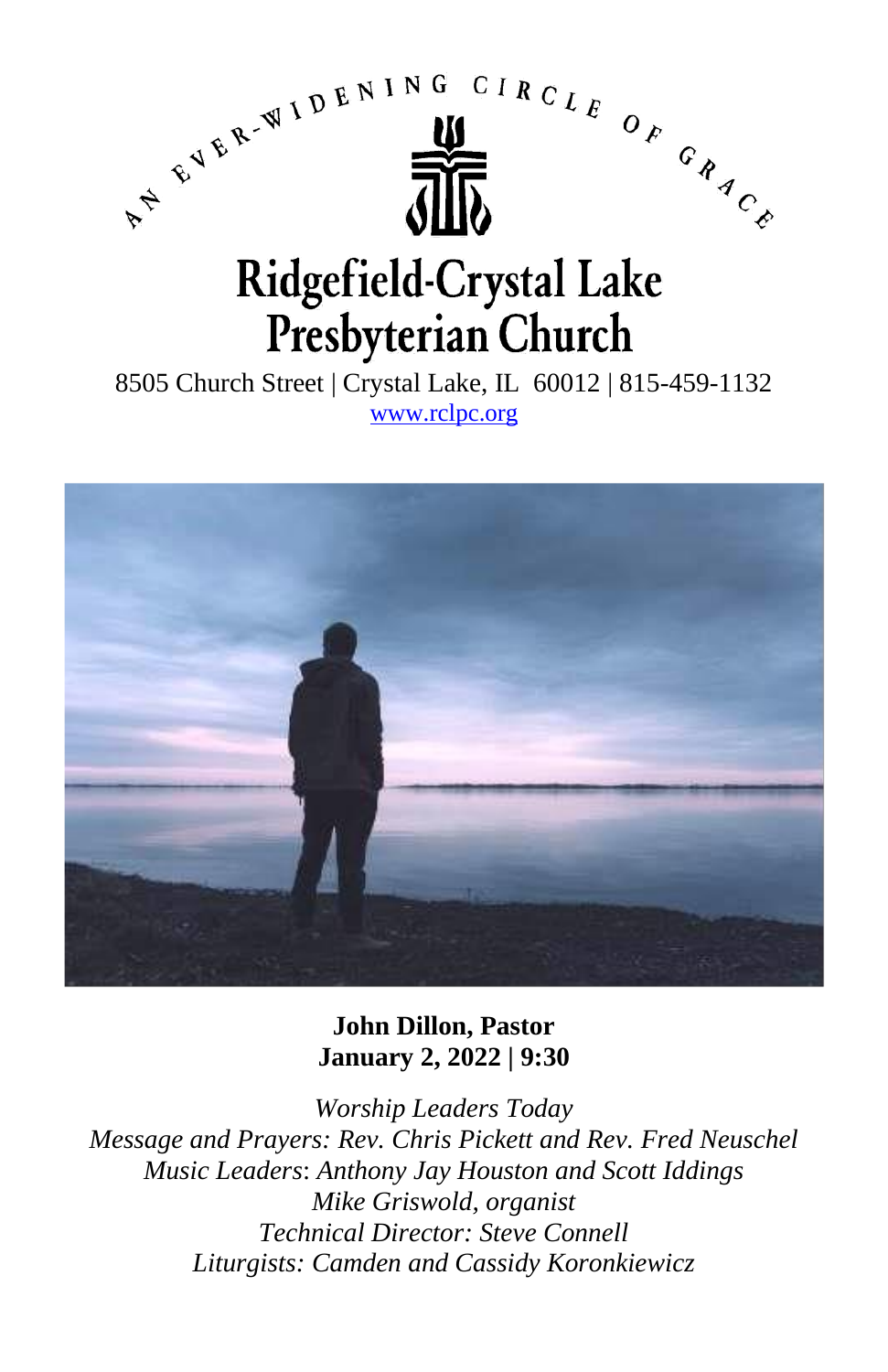# **WE GATHER IN GRACE**

*A "+" indicates all are invited to stand in either body or spirit. Reminders: Our worship service is being livestreamed and is on Zoom. Per CDC guidelines, masks are required in the building.*

## WELCOME.

## CALL TO WORSHIP

One: God of all people, you called many by name, asking them to follow Jesus and obey.

## **All: Call us by name, and help us to follow and obey. Amen.**

## +10,000 REASONS Matt Redman

**Bless the Lord, O my soul O my soul Worship God's Holy name Sing like never before, O my soul I'll worship your Holy name** 

**The sun comes up, It's a new day dawning It's time to sing your song again Whatever may pass And whatever lies before me Let me be singing When the evening comes**

**Bless the Lord, O my soul O my soul Worship God's Holy name Sing like never before, O my soul I'll worship your Holy name** 

**You're rich in love, And you're slow to anger Your name is great, And your heart is kind**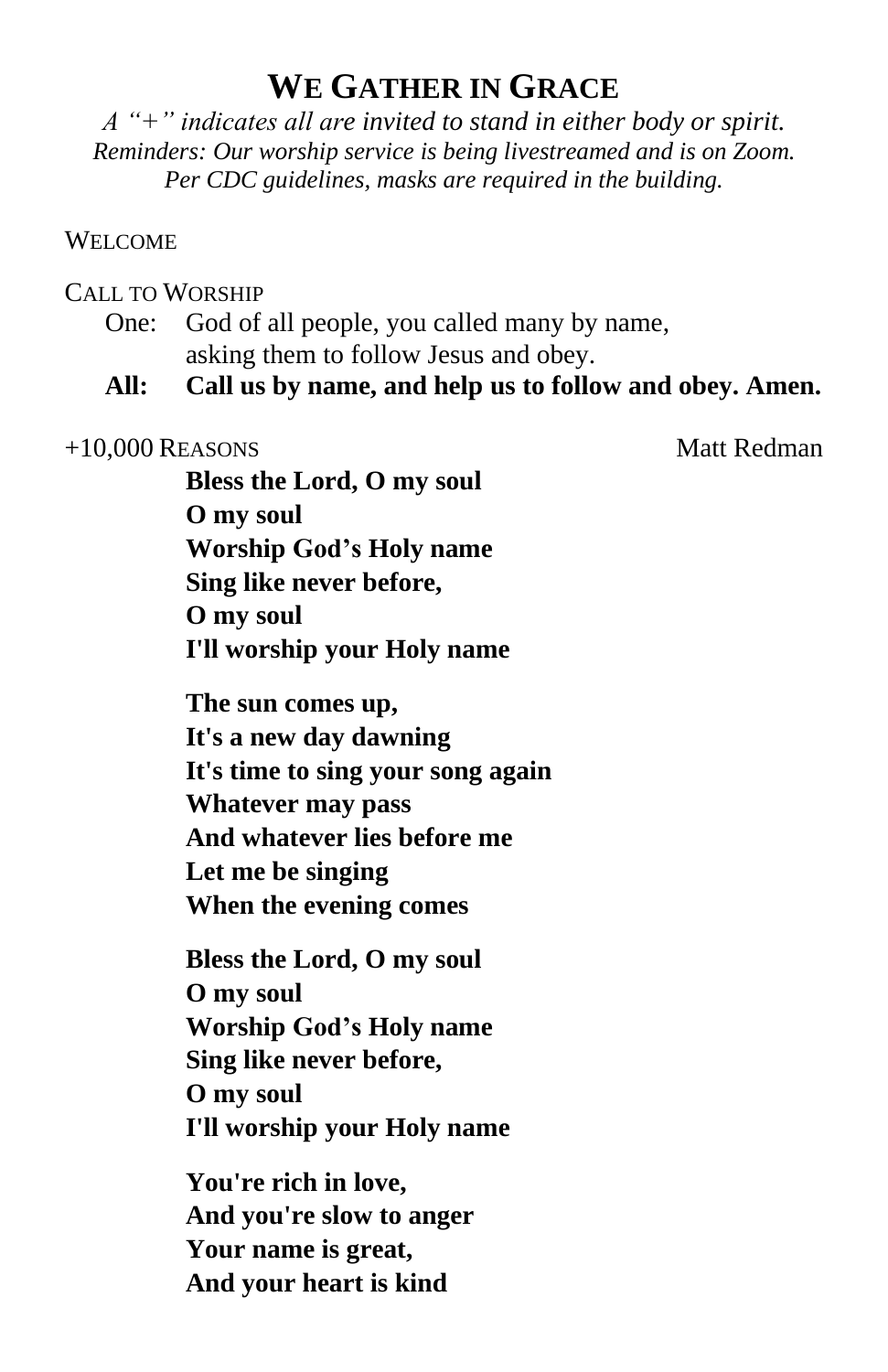**For all your goodness I will keep on singing Ten thousand reasons For my heart to find Bless the Lord, O my soul O my soul Worship God's Holy name Sing like never before, O my soul I'll worship your Holy name And on that day When my strength is failing The end draws near And my time has come Still my soul will** 

**Sing your praise unending Ten thousand years And then forevermore**

**Bless the Lord, O my soul O my soul Worship God's Holy name Sing like never before, O my soul I'll worship your Holy name** 

**Lord, I'll worship your Holy name Sing like never before, O my soul I'll worship your Holy name I'll worship your Holy name I'll worship your Holy name**

## +PRAYER OF CONFESSION

One: King of Kings we dimly understand your power and fail to appreciate your love.

**All: Light of Life, we cannot hide from you. We, who so carelessly forget your will in our daily lives, we, whose hearts are so often filled with the wrong things, we confess our failures and throw ourselves on your mercy.**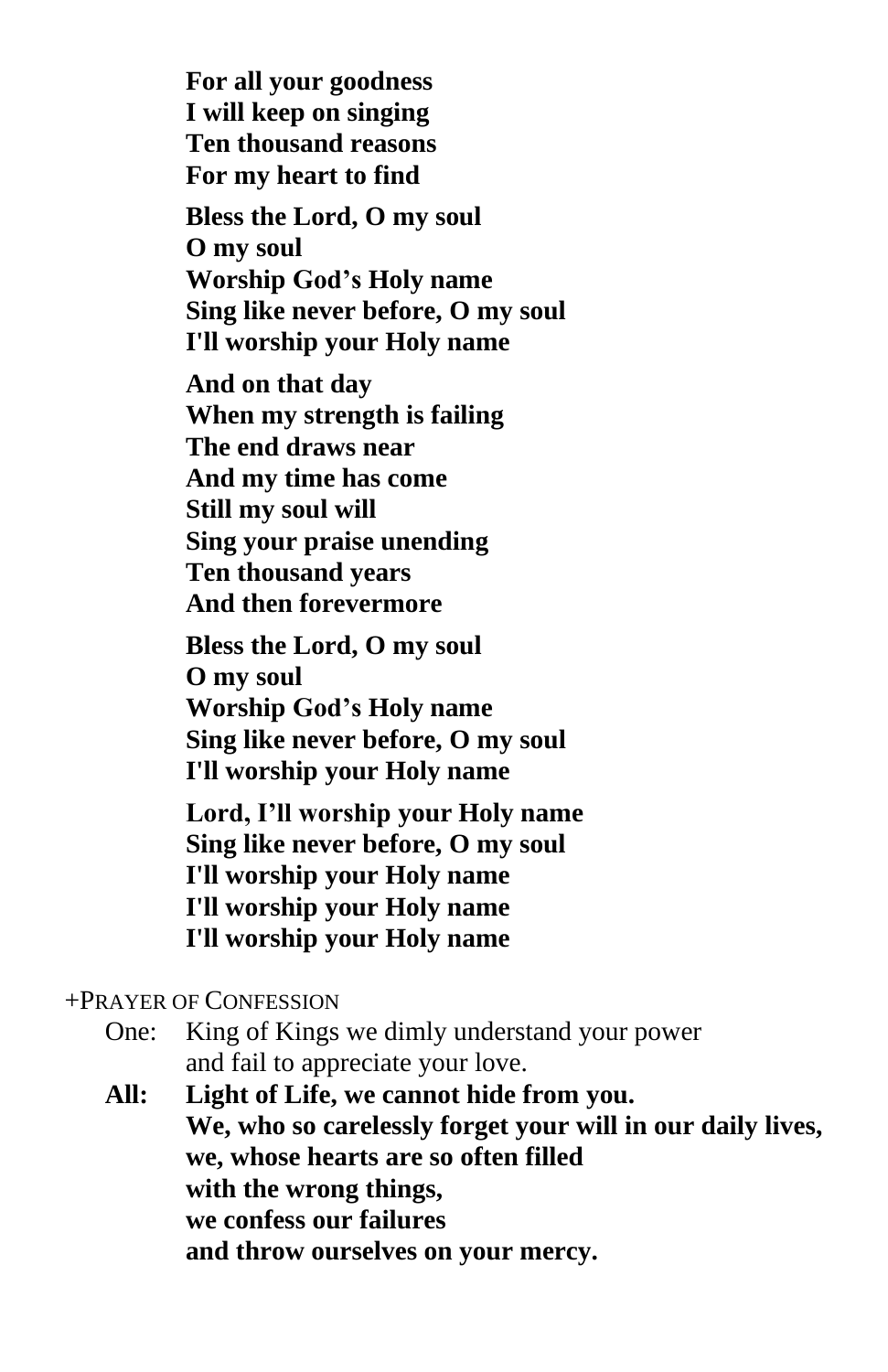+ASSURANCE OF FORGIVENESS AND PEACE Pastor: God is indeed powerful, loving and merciful. Rest easy children of God, you are forgiven and granted the Peace which only Christ can bring. Share the Peace with all.

**All: Peace to each friend and stranger. Peace to enemy and friend. Amen.**

+SUNG RESPONSE: GTG 113

**All sing: Gloria in excelsis Deo! Gloria in excelsis Deo!**

# **WE GROW IN GRACE**

WEE WORSHIP

SUNG RESPONSE: HE CAME DOWN GTG 137

**He came down that we may have light He came down that we may have light He came down that we may have light hallelujah forevermore.**

SCRIPTURE READING Matthew 13:24-30

MESSAGE *"Praying for Wisdom in the New Year"*

Fred Neuschel and Chris Pickett reflect on Richard Rohr's meditation "Praying for Wisdom" (12/28/2021)

## +COME AS YOU ARE David Crowder

**Come out of sadness from wherever you've been. Come broken-hearted, let rescue begin. Come find your mercy. O sinner, come kneel; Earth has no sorrow that Heaven can't heal, Earth has no sorrow that Heaven can't heal.**

**So, lay down your burden, lay down your shame. All who are broken, lift up your face. O wanderer, come home: you're not too far. So lay down your hurt, lay down your heart, Come as you are.**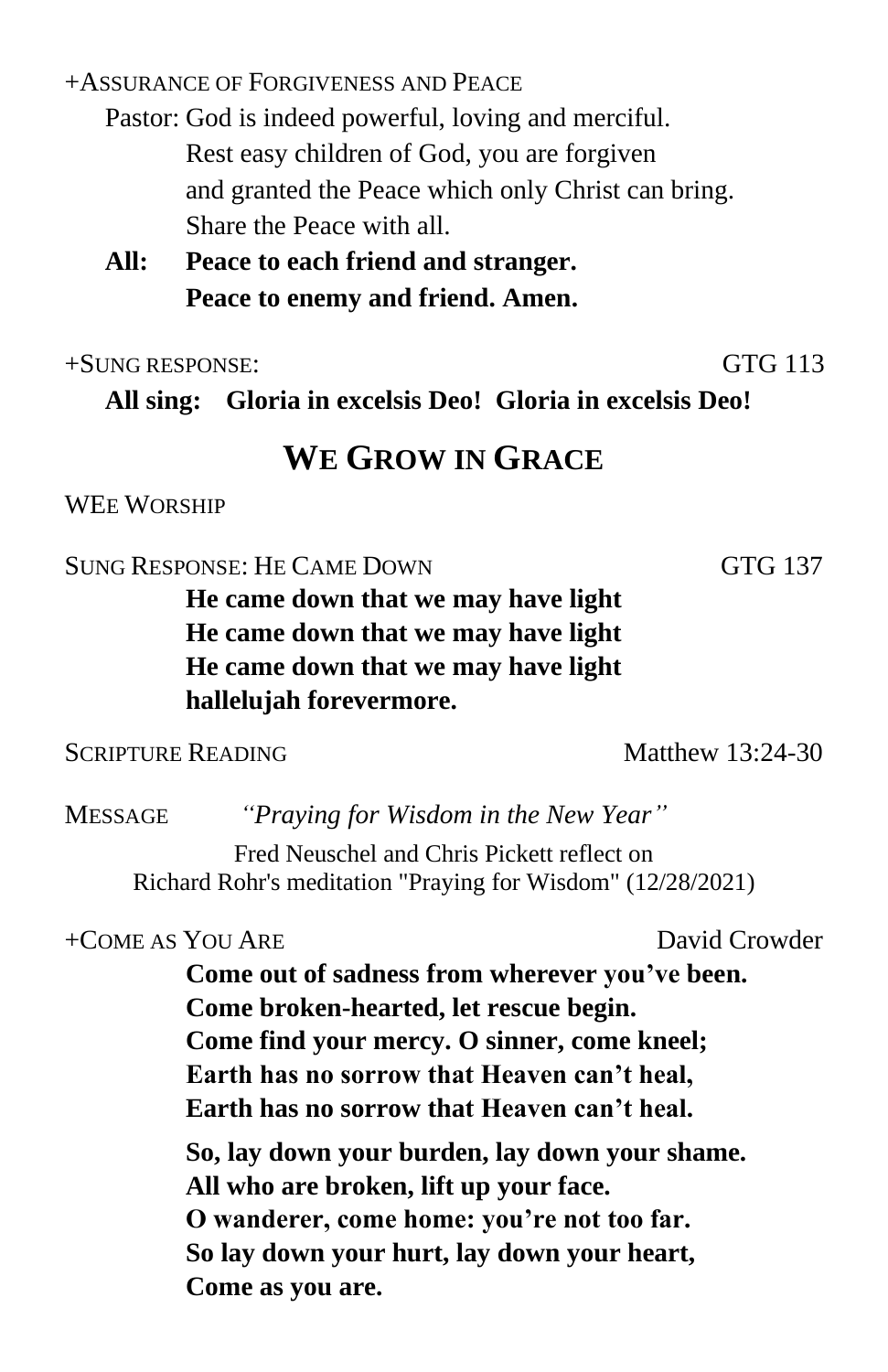**There's hope for the hopeless and all those who've strayed: Come sit at the table, come taste the grace. There's rest for the weary, rest that endures. Earth has no sorrow that Heaven can't cure.**

**So, lay down your burden, lay down your shame. All who are broken, lift up your face. O wanderer, come home: you're not too far. So lay down your hurt, lay down your heart, Come as you are. Come are you are. Fall in his arms. Come as you are.**

**There's joy for the morning. O sinner, be still. Earth has no sorrow that Heaven can't heal. Earth has no sorrow that Heaven can't heal.**

**So, lay down your burden, lay down your shame. All who are broken, lift up your face. O wanderer, come home: you're not too far. So lay down your hurt, lay down your heart, Come as you are. Come as you are. Come as you are. Come as you are.**

## **OFFERING**

+DOXOLOGY: VENI EMMANUEL

**Praise God from whom all blessings flow. Praise Christ, all creatures here below. Praise Holy Spirit, Comforter, One God Triune, whom we adore. Rejoice! Rejoice! Emmanuel shall come to you, O Israel. Amen.**

## INVITATION TO THE TABLE

## PRAYER OF THANKSGIVING AND THE LORD'S PRAYER

**Our Father, who art in heaven, hallowed be thy name. Thy kingdom come, thy will be done, on earth as it is in heaven. Give us this day our daily bread; and forgive us our debts, as we forgive our debtors; and lead us not into temptation, but deliver us from evil. For thine is the kingdom, and the power, and the glory, forever. Amen.**